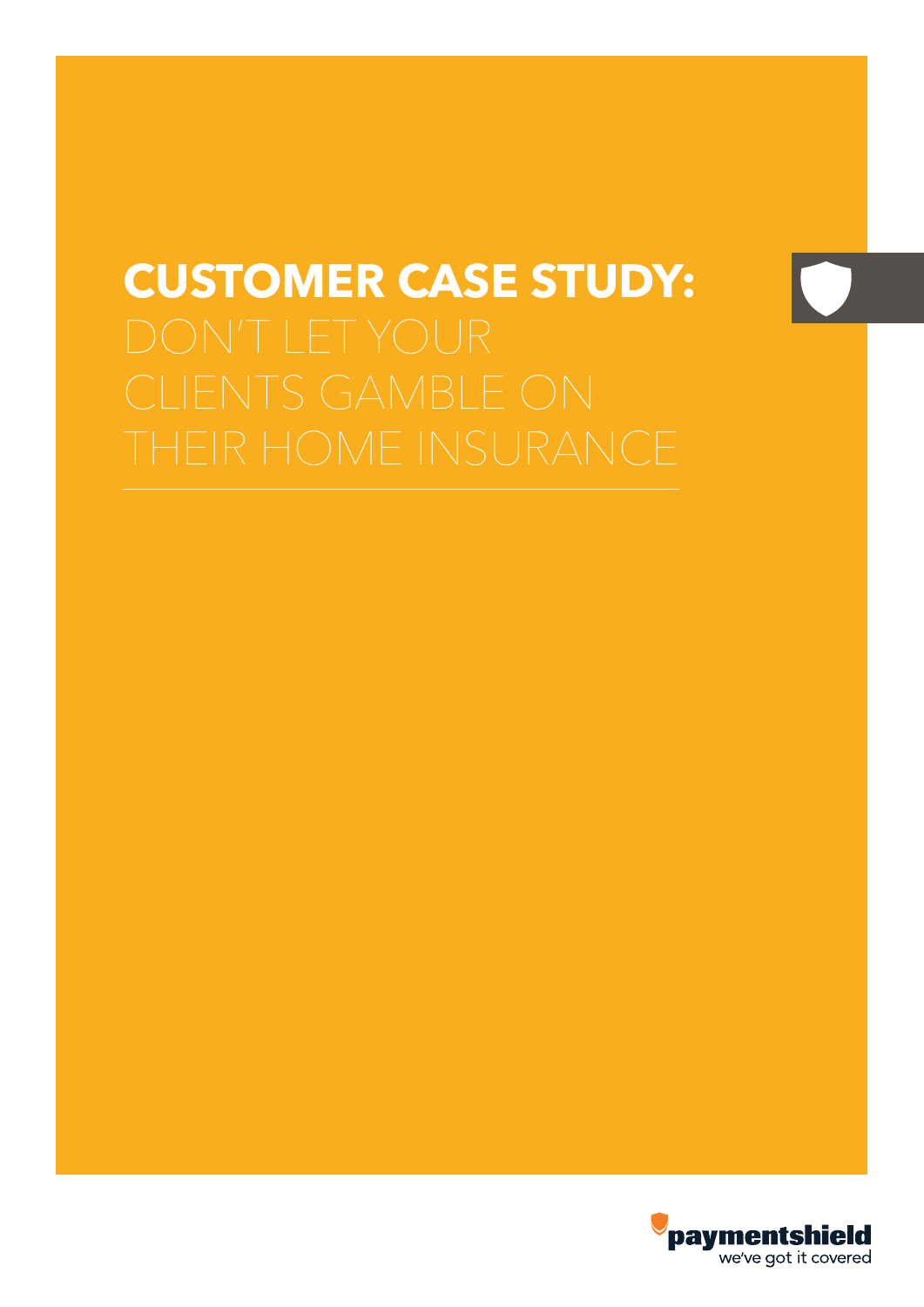

When faced with a list of providers offering seemingly similar solutions, sadly, the final decision is often based on price, brand recognition or gut feeling – as opposed to research, value for money and good advice.

Unfortunately, this less than scientific approach can leave clients high and dry when it comes to making a claim. So rather than crossing their fingers and hoping for the best, it's important that they understand the benefits of speaking to a financial adviser to make sure their cover meets their individual requirements.

### **PREPARATION FOR THE UNEXPECTED**

In July 2012, Joseph Burke discovered the true value of professional advice when he came home one afternoon to find his street cordoned off by Police. A nearby railway tunnel had collapsed and left his property unstable and inaccessible.

Initially, he was told that being evacuated was purely precautionary and would only take a couple of hours, but after returning back from work he was

informed it would be at least two more days before he could access his property again. In the end, it was almost two years before the situation was resolved!

Because it was so unexpected, Joe was understandably a little bemused by what had happened. 'I just thought what do I do now? Where do I go? I was still in my work clothes and wasn't allowed back into my house to get anything.' So having arranged his home insurance via his financial adviser, Dave Forrest, his first instinct was to give him a call.

His policy was with Paymentshield who Dave got in touch with. After one or two enquiries, Paymentshield suggested that Joe call the claims line to see how they could help. 'I got in touch pretty much straight away' Joe explained, 'and they paid for me to move to a hotel for about 10 days.'

Unfortunately, it became clear that the problem around Joe's house wouldn't be resolved quickly and he would need to find long term accommodation. Initially, he moved in with his brother and his wife, but as Joe explains, this was not ideal. 'I've lived on my own for

15 years and, to be honest, I really like my own space, so it was hard. I spoke to the council and things weren't moving along very quickly. When they cut the power lines around the houses, I knew it wasn't going to be sorted any time soon, so I called the claims line again to see if they could do anything.

'They told me that I could find alternative accommodation and agreed to pay the rent. Luckily, a house at the end of my road came up and I took it. It was a great relief. I was climbing the walls at my brother's, so to move back into my own space was brilliant. And because it was a local house, it was much easier for me to keep an eye on my own place.'

### **NOT ALL INSURERS ARE THE SAME**

Joe's financial adviser, Dave Forrest, is a director at Myriad Mortgage Services, in Liverpool, and knows just how important it is to choose the right home insurance for his clients. 'It is a price sensitive market' he explained, 'but having real life examples of claims makes a big difference. Our clients know that they're getting genuine advice.'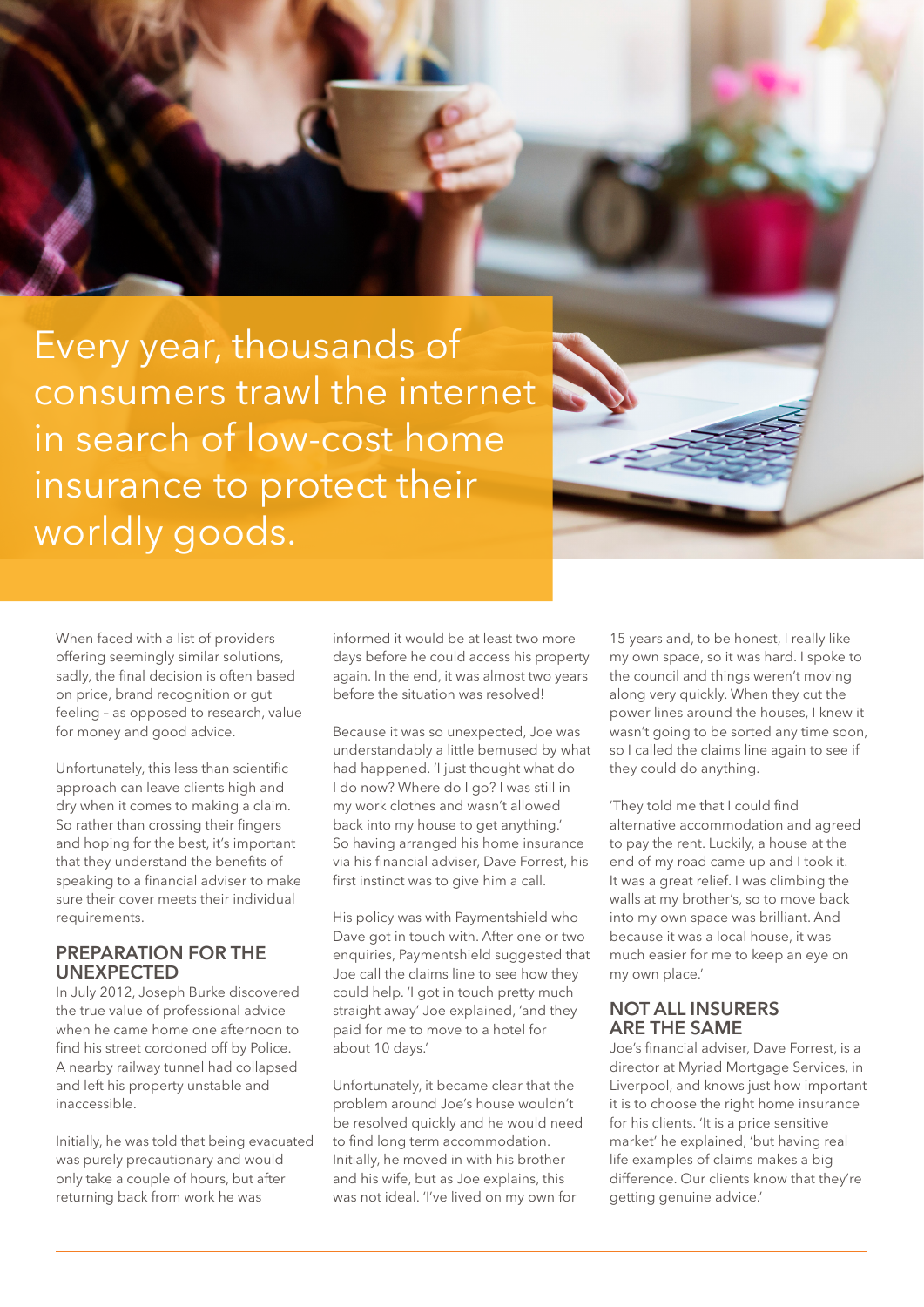# **THEY JUST SAID** 'FIND A PLACE AND WE'LL PAY FOR

Dave often recommends Paymentshield because he knows that the service is first class and he only ever gets positive feedback when it comes to claiming.

Joe's case was no exception. 'Everyone knows they have to put buildings cover in place, but nobody ever expects to claim. I was particularly impressed with the way that Paymentshield and the underwriter took it over and got involved. They could have argued and quibbled over what should be paid, but they didn't. There was no chasing – it was just all done.

'It was a high profile case, and a bit unusual, but there was no haggling necessary. They paid the letting agents directly and kept in contact with the council. It couldn't have been handled better. These are the types of claims where you can tell the difference between a cheap policy and a 'Rolls Royce' one. It justifies what we do as brokers and shows that it isn't just about price.'

Perhaps the biggest endorsement is that Dave has his own home insurance policy with Paymentshield and doesn't intend to change it any time soon. He told us, 'The price is good, but from a personal point of view, the claims history and local call centre makes a big difference. I made a claim with them early on and they've always been great.'

### **THE BENEFIT OF GOOD ADVICE**

Two and a half years down the line, Joe is delighted to be back in his own home. But, he believes that without the support of Paymentshield it could have been a very different story. 'I was still paying the mortgage on my house at the time and the insurance saved my life when I needed somewhere to stay. They just said 'find a place and we'll pay for it.'

We asked him if the last two years had changed his opinion of insurance companies and Paymentshield in particular he said, 'I know people say that insurance providers take your money and never want to pay out. But my experience proved that it doesn't always work like that. I couldn't praise them enough.'

Admittedly, Joe's situation is hardly an everyday occurrence or even a typical claim, but that's the whole point of home insurance – the future can't be predicted. Clients need to understand the importance of having adequate protection in place for when things go wrong. Whether your client is facing a burglary, a burst pipe or a collapsed building, quality home insurance cover and a hassle free claims process can make your life a whole lot easier.

## **CASE STUDY:** NOTES

**Customer name(s):** Mr Joseph Burke **Age:** 56 **Marital status:** Single **Occupation:** Postman **Occupation:**<br>Location:

**Location:** Liverpool

### **PRODUCT:**

Paymentshield Home Insurance provides protection for buildings and/or contents against:

- Fire, smoke, explosion, lightning or earthquake Riots, civil commotion, labour and political
	- disturbances or strikes
	- Malicious damage or vandalism
- Storm or flood
- Theft or attempted theft
- Impact or collision
- Subsidence, landslip or heave
- Escape of water or oil

### **PAYMENTSHIELD OFFER:**

- Choice of excess from £50 £500 (in £50 increments)
- The option to pay annually by Direct Debit or credit/debit card or by monthly Direct Debit\*

### **WHAT'S COVERED?**

- The costs of loss or damage to your buildings up to £500,000 as standard
- The costs of loss or damage to your contents up to £50,000 as standard

### **WHAT'S NOT COVERED**

- Loss or damage by events including theft and malicious damage occurring after the insured property has been left unoccupied for more than 60 days
- Storm and flood damage to fences, hedges and gates
- Subsidence caused by demolition or structural changes to your home
- Theft, malicious damage or vandalism to your contents is excluded unless force and violence is used to get into or out of the home
- Unless specified on your certificate, the most you can claim for any individual contents item within your home is £5,000
- The most that we will pay for an individual item is £15,000 under our standard contents insurance, other limits apply and you may need to specify individual items

\*Payments by credit card are subject to a fee of 1.5%. Monthly instalments re subject to a charge for credit. APR is 16.6% for 12 monthly payments and 19.5% for 10 monthly payments.